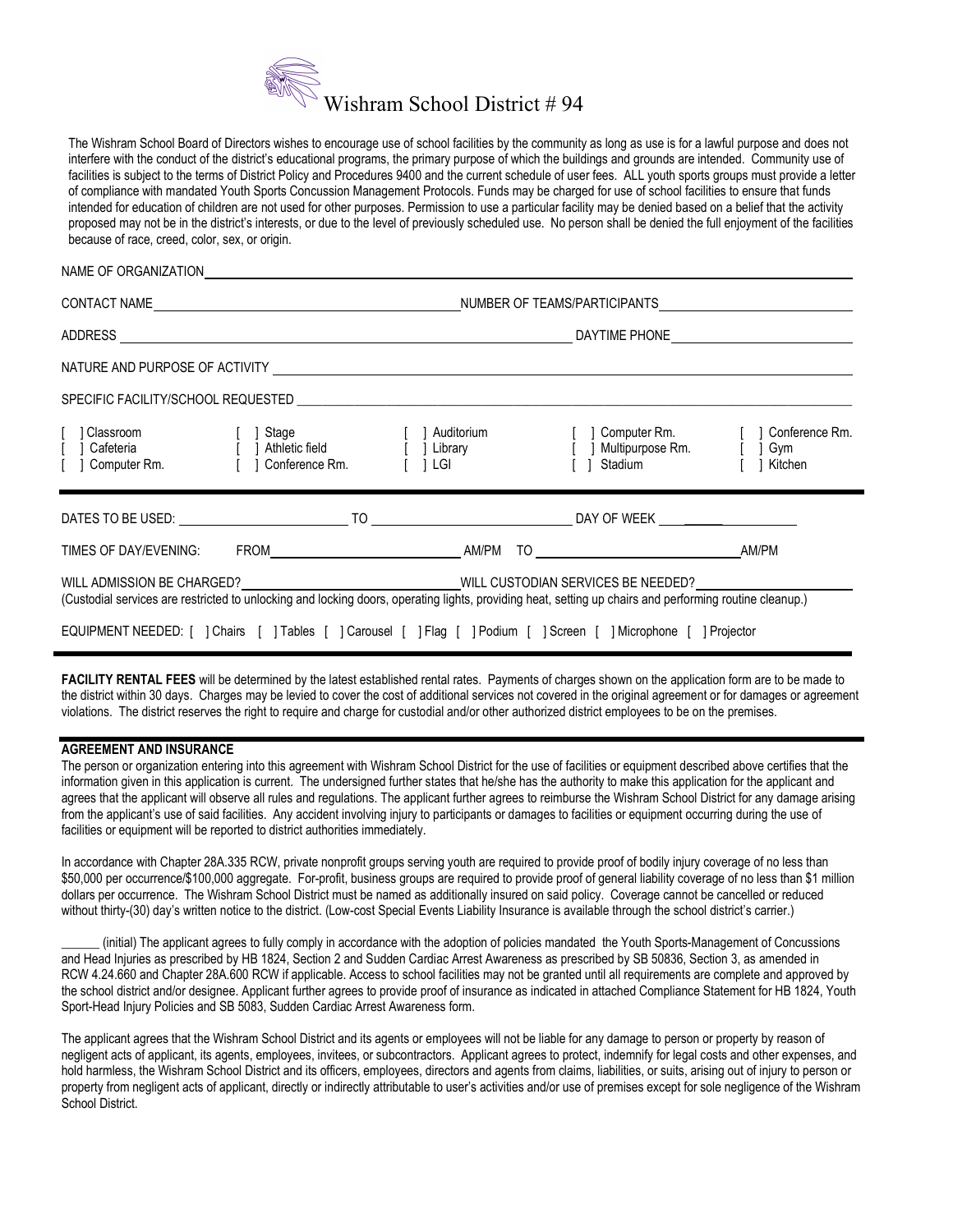

I have read the rules and regulations above and on the reverse side of this form and agree with the conditions and charges as established:

SIGNATURE OF APPLICANT DATA AND A SIGNATURE OF APPLICANT DATA AND DATA AND DATA AND DATA AND DATA AND DATA AND

SEE REVERSE SIDE

Compliance Statement for HB 1824, Youth Sports-Head Injury Policies and SB 5083, Sudden Cardiac Arrest Awareness.

Requests the use of the Wishram District facilities for the following

dates:

 , a private nonprofit youth sports group, verifies all coaches, athletes and their parent/guardian have complied with mandated policies for, the Management of Concussions and Head Injuries as prescribed by HB 1824, Section 2 and Sudden Cardiac Arrest Awareness as prescribed by SB 5083, Section 3.

Attached is a proof of insurance under an accident and liability policy issued by an insurance company authorized to do business in Washington State covering any injury or damage with at least \$50,000 due to bodily injury or death of one person and at least \$100,000 due to bodily injury or death of two or more persons.

Signed:

Representative of Private Nonprofit Youth Sports Group

(Date)

\*Note: Access to school facilities may not be granted until all requirements of this application are complete and approved by the school district and/or designee.